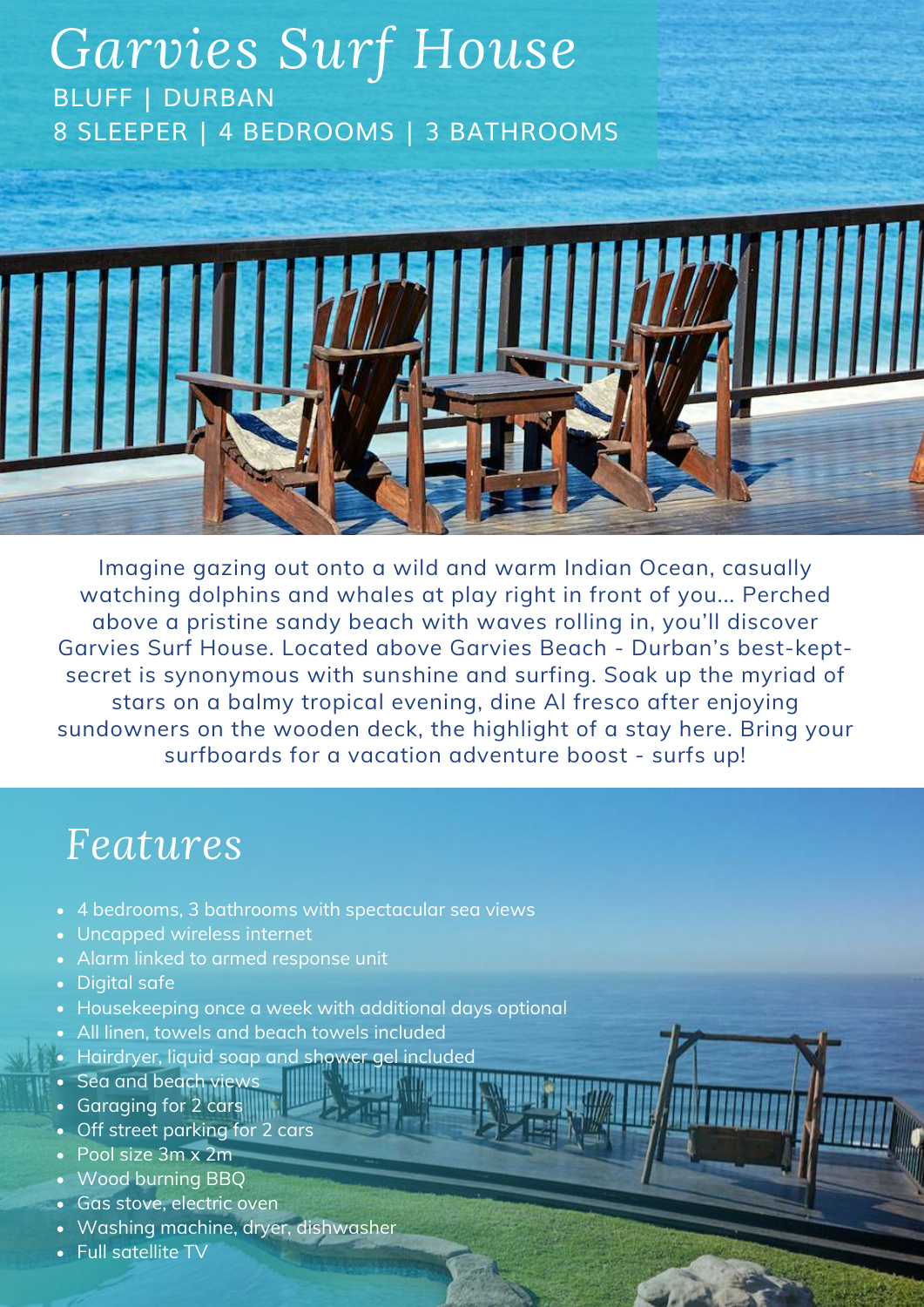## *The Lower Level*

**HILL** 

**LAW** 

W

TTT



- Sea views and air-conditioning
- Indoor patio with stacking doors, sea views, 8-seater table
- Study and bar

 $\sqrt{2}$ 

- Kitchen with full amenities & dining nook with 8 seater table
- Guest toilet.
- Pool size 3m x 2m and 1.5m deep

國国

Outlook deck featuring 4 chairs and a love seat swing

**HIMMED**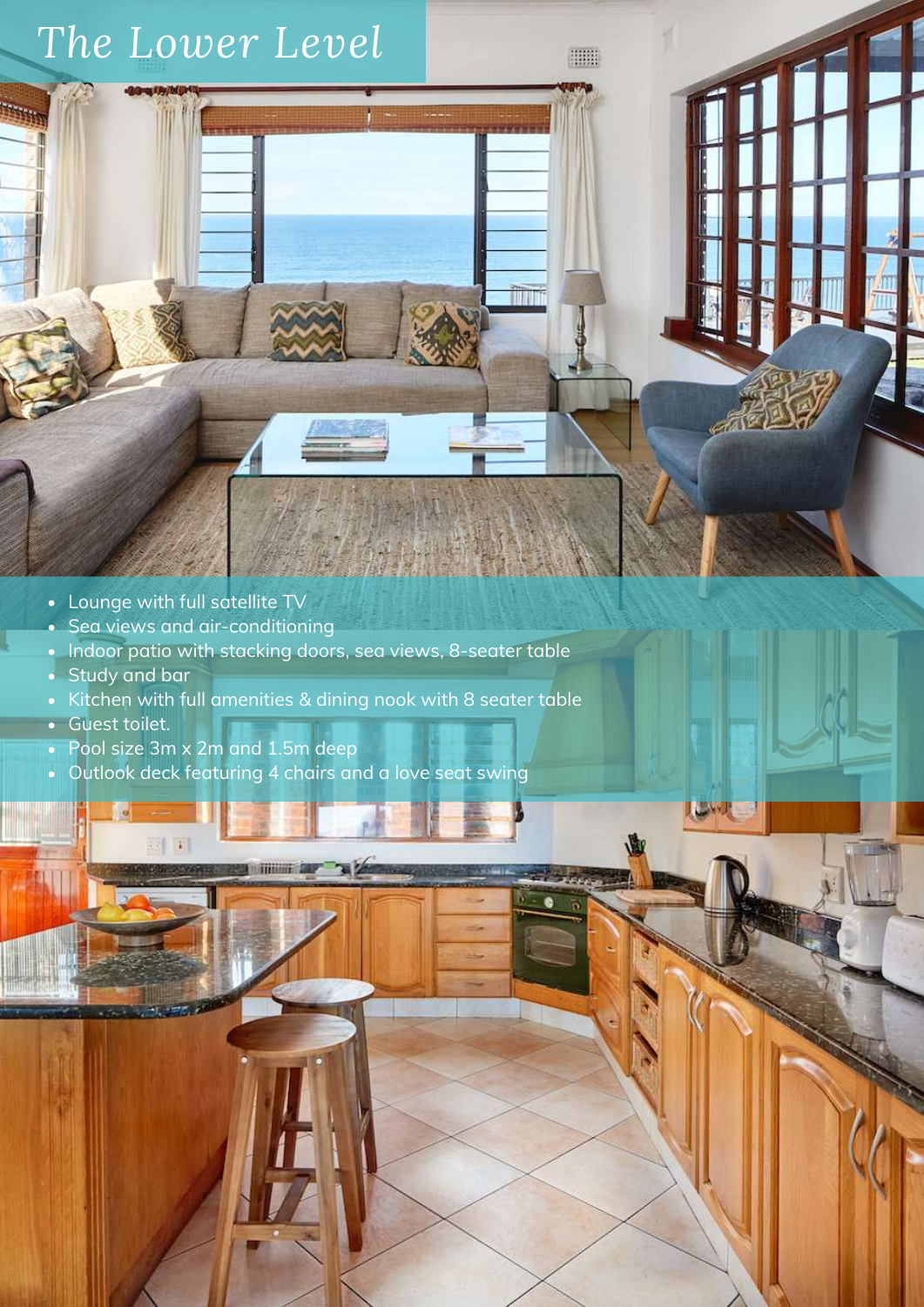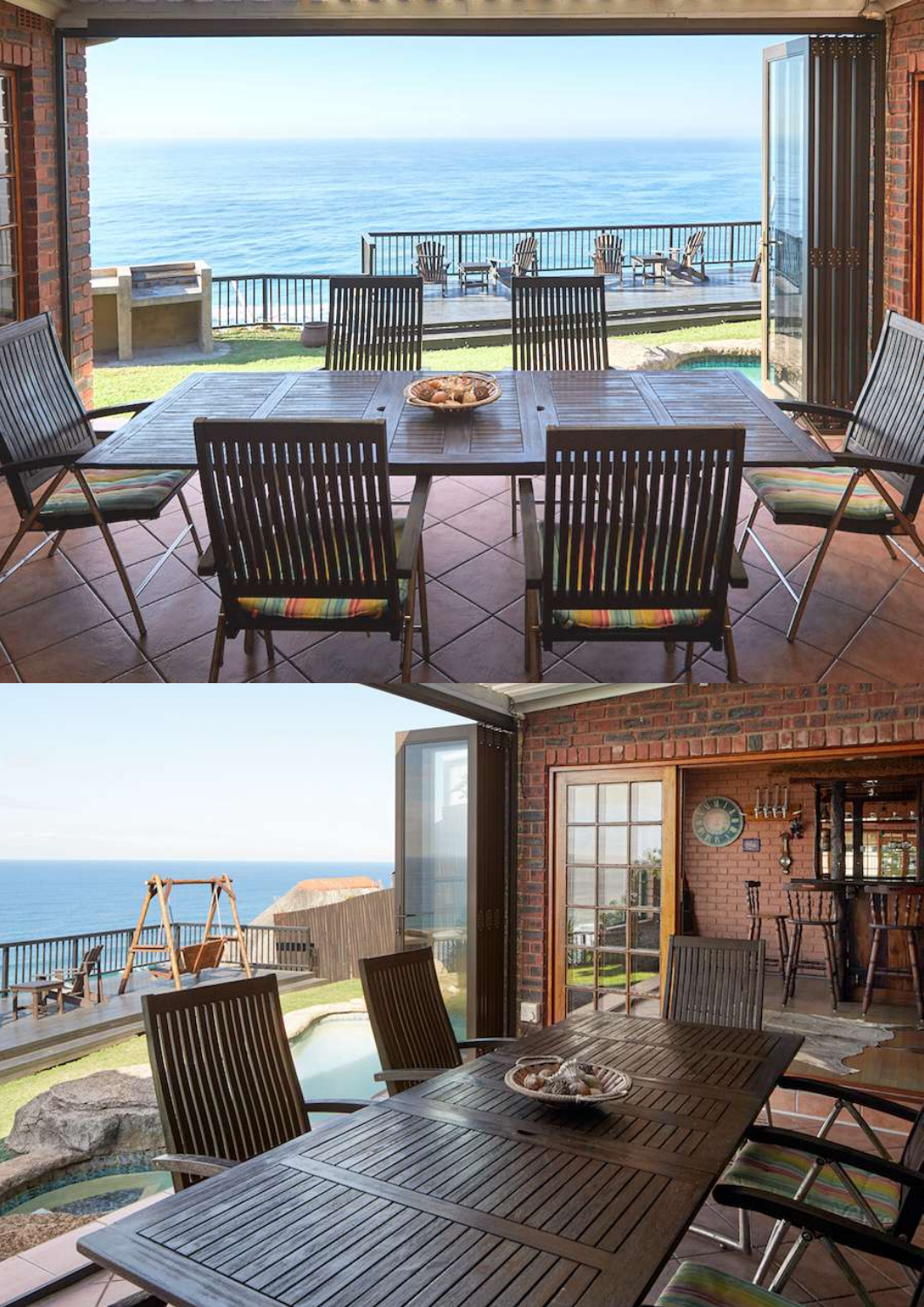# *The Upper Level*

- Bedroom 1 with king size bed, private lounge area, sea views, air-conditioning, walk-in closet and en-suite bathroom with shower
- Bedroom 2 with king size bed (can be separated into 2 singles), sea views, air-conditioning
- Bedroom 3 with queen size bed
- Bathroom shared between bedrooms 2 and 3 with bathtub and separate shower